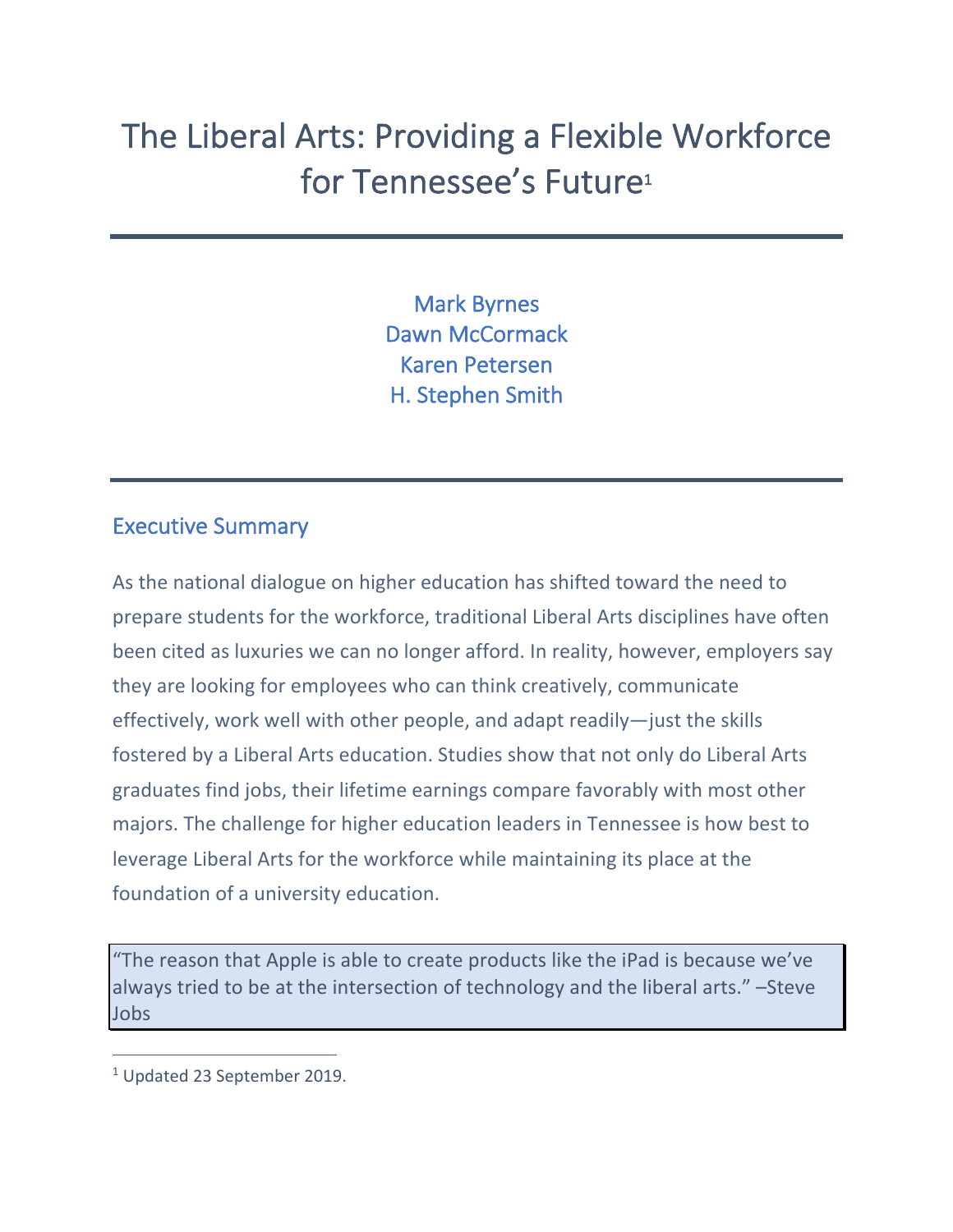#### Introduction

Tennessee stands at the forefront of higher education reform. Initiatives like outcomes-based funding, the *Drive to 55,* and the *Tennessee Promise* have made the state a national leader. A major impetus behind these changes is the desire to provide a better-prepared workforce. Thus, it is essential to evaluate the needs of businesses and to compare them to what our institutions of higher education offer.

In the past decade, political commentators, business leaders, and elected officials, including President Obama, have questioned the relevance of Liberal Arts disciplines. Ironically, many of these individuals were educated in the Liberal Arts themselves (Anders, pg. 23, 2017; Zakaria, pgs. 19-20, 2015). In recent years, as students have been urged into "practical" and STEM fields, both national and local surveys of employers have revealed that new college graduates often lack skills in written and oral communication, innovative and creative problem-solving approaches, and ethical decision-making (Selingo, pgs. 29-60, 2016). These, in fact, are the very skills that students have obtained from Liberal Arts education from the beginning of western civilization. Not only do Liberal Arts disciplines provide skills essential for the economic development of our state and nation, they also help students become responsible citizens who engage in life-long learning and seek to solve problems within their communities and beyond. This paper outlines the benefits of Liberal Arts education, with an emphasis on its value for both employers and their workers.

**93%** of employers agree that candidates' demonstrated capacity to think critically, communicate clearly, and solve complex problems is *more important* than their undergraduate major. –Association of American Colleges and Universities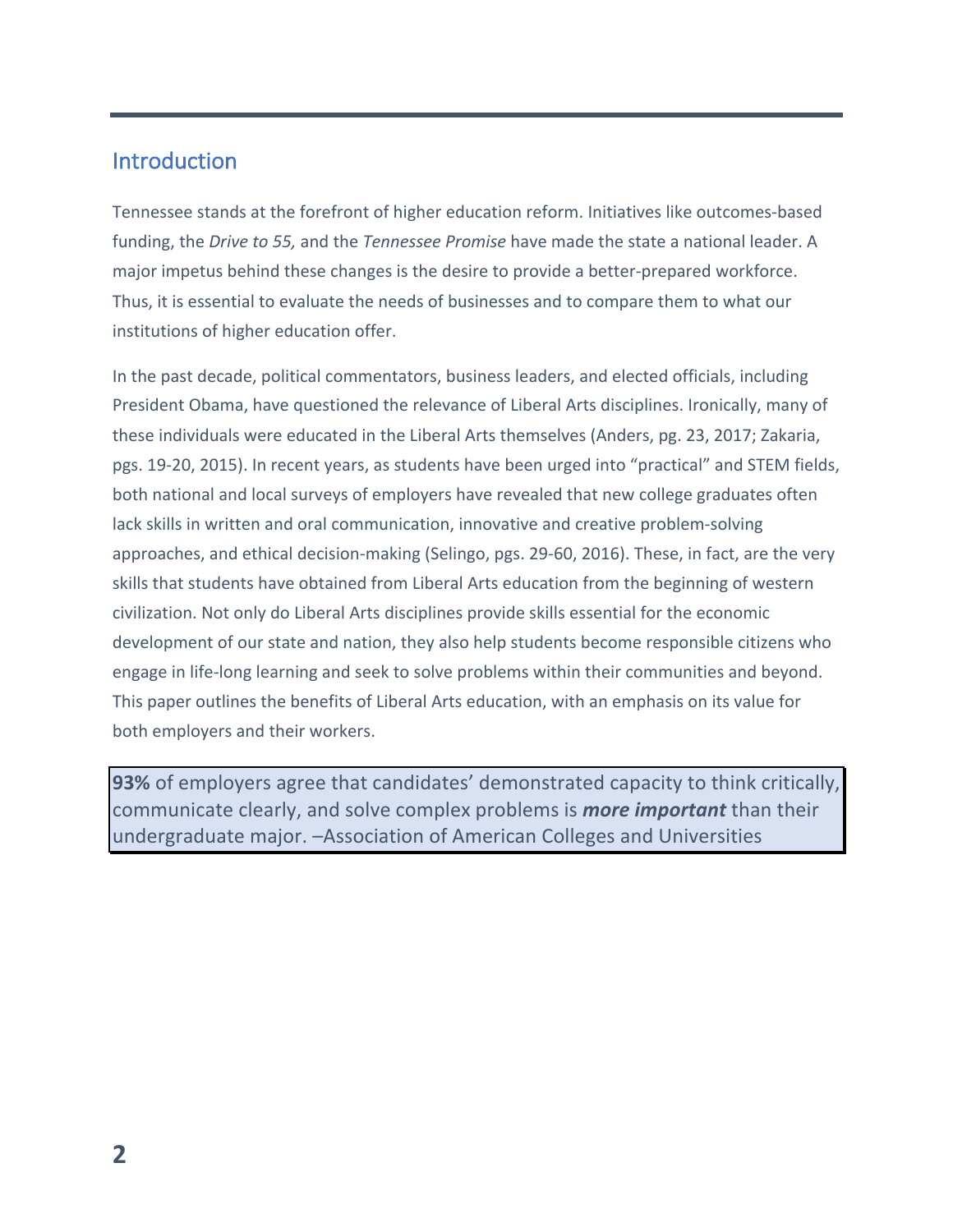## What is a Liberal Arts Education?

Liberal Arts include the humanities, the fine arts, and the social sciences. These disciplines focus on the human experience: past, present, and future. From literature and history to anthropology and art, students learn about where they come from and who they are. These disciplines allow students to see that there are often many options, many opinions, and few absolute answers to complex questions. They learn about their roles in society and how to become engaged citizens. Without the Liberal Arts, our society and values have no context, and we no longer have an informed democracy; our creativity and sense of societal responsibility cannot persist. Through classroom discussion and outside work on these topics, Liberal Arts students learn skills essential in the modern workplace: the ability to read and think critically, communicate effectively, and engage productively with other people.

American creativity has long been valuable in the marketplace. While Liberal Arts proponents in the United States have been on the defensive in recent years, countries such as China, India, the Netherlands, Japan, Singapore, and Bulgaria have noticed that students educated in the United States come back with an innovative spirit not found in those educated in their own countries, and they believe that this is due to the liberal education at the core of American higher education (Gatson, pg. 4, 2010; Zakaria, pgs. 67-71; 97-105, 2015). In China, the government has invited several American universities to set up colleges based on the Liberal Arts model (for example, see https://www.nyu.edu/shanghai.html). These are often free zones where Liberal Arts preparation, debate, and exploration are allowed and even encouraged. China plans to train part of its population to help create innovative products and procedures for the future.

While a Liberal Arts education is grounded in the humanities, social and physical sciences, and the arts, the term also reflects an approach to learning that values broad understanding, reflection, and synthesis. "What appears to produce the extraordinary result of a Liberal Arts education is the particular combination of matter [subjects] and manner [approach], a broadbased curriculum with specific pedagogical practices in a context that also contributes to learning" (Nugent, 2015). As shown below, earnings statistics as well as employment numbers for recent graduates reflect excellent opportunities for Liberal Arts graduates, and the future economy depends on being able to produce graduates with exactly the knowledge and skills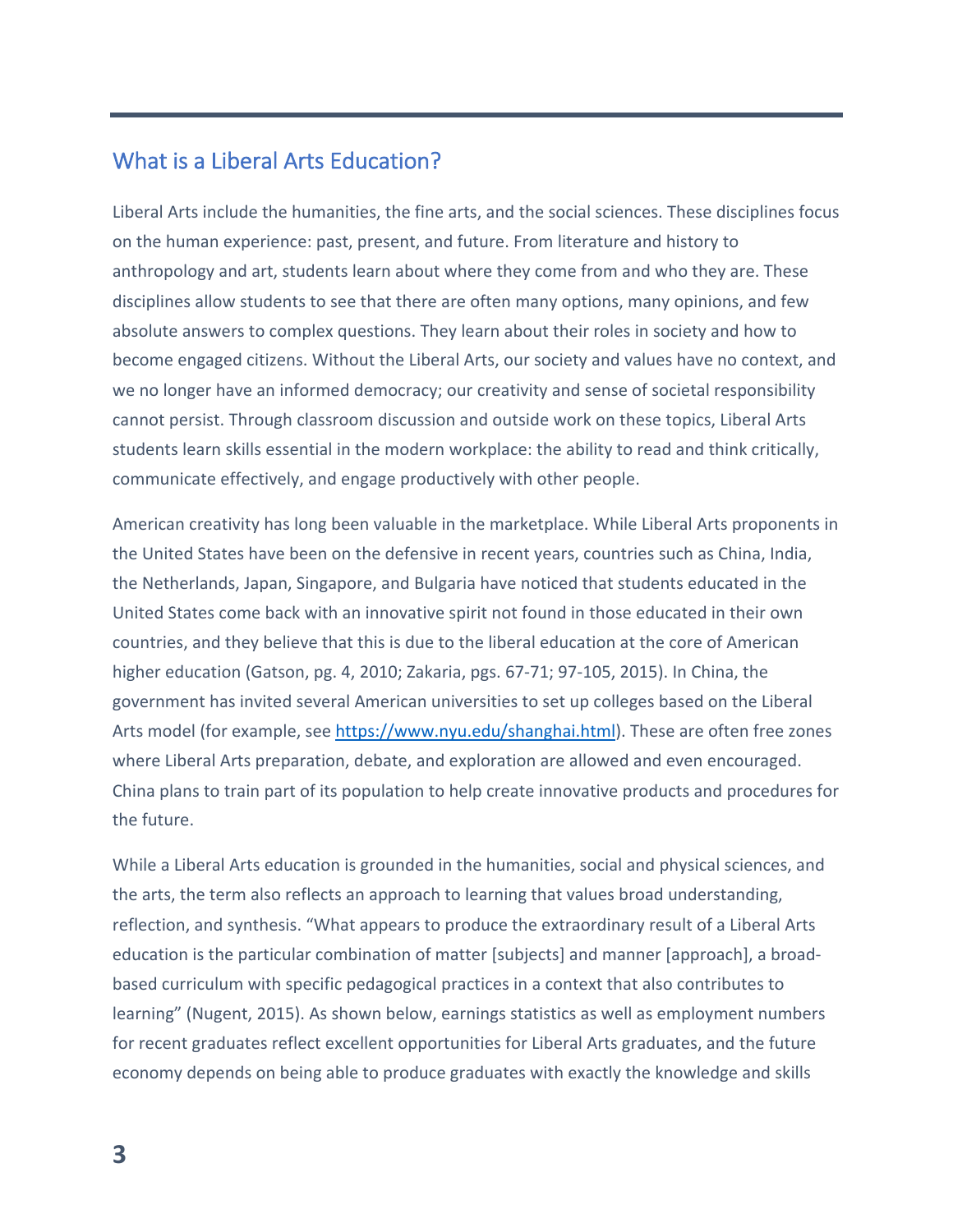provided by a strong Liberal Arts education. As technological innovation becomes the driving force in the economy, creativity, a keen understanding of the human experience, and a variety of soft skills become increasingly necessary for success. A combination of the subject matter and the approach of a Liberal Arts education represents the best preparation for the economy of the future.

"I'm looking for diversity of thought…. When I put a team of engineers on a project, I don't want a bunch of people who all think the same. I need people who can see things differently, who can bring unique perspectives to the table, who can empathize with others, and think outside the box. To be innovative, we need that."

–Petroleum Company Senior Executive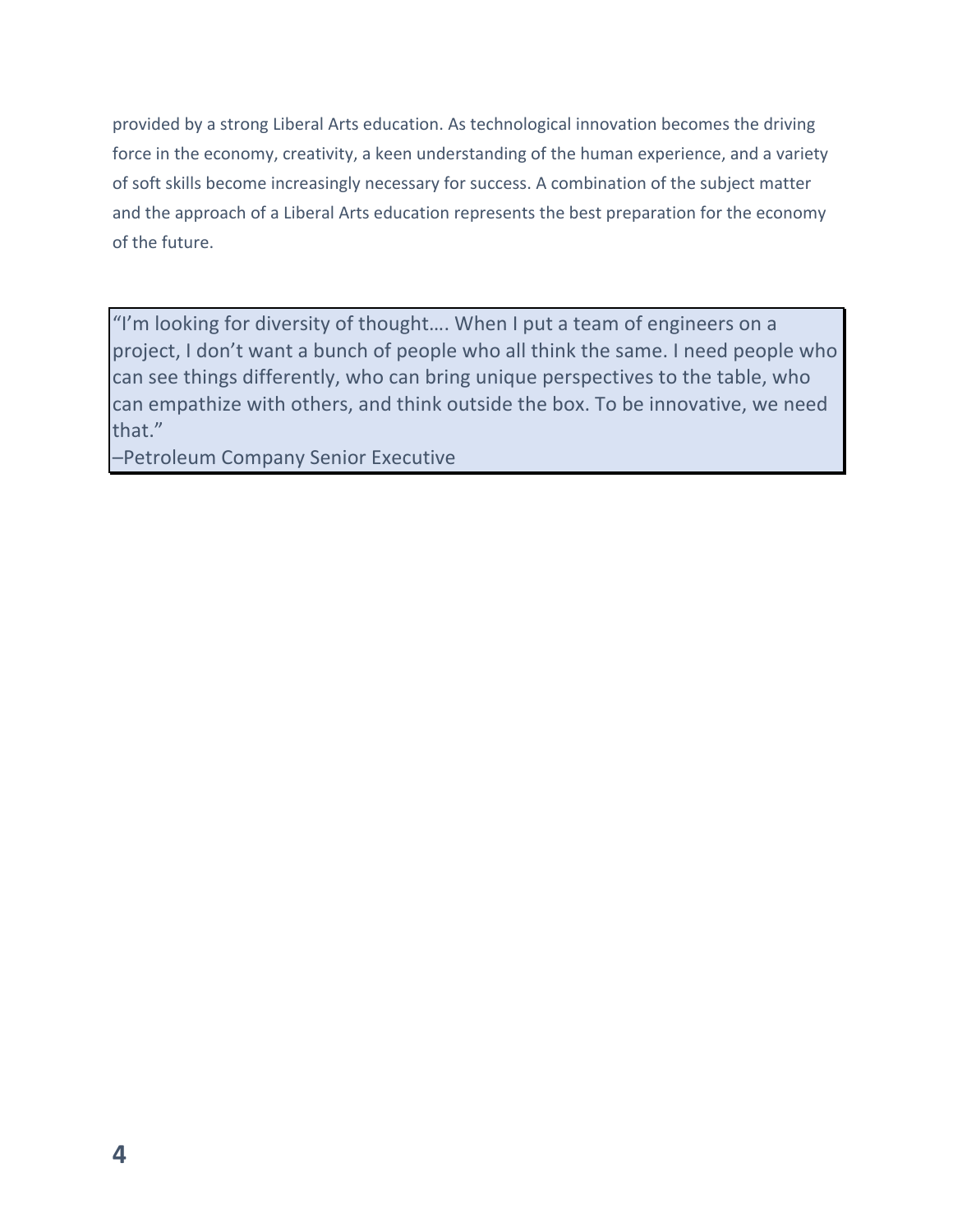## Liberal Arts and Our Economy

Earnings data demonstrate that graduates in the Humanities and Social Sciences, two of the core areas in the Liberal Arts, out-earn their professional and pre-professional peers during their peak earnings years. A far greater share of Liberal Arts graduates go on to earn advanced degrees, which also improves lifetime earnings (Association of American Colleges and Universities, 2014). 2



Source: *Liberal Arts and Employment:* Association of American Colleges and Universities

Liberal Arts students in traditional fields experience rapid earnings growth over time, closing the pay gap with those in professional programs because "skill obsolescence and increased competition from younger graduates work together to lower the earnings advantage for STEM degree-holders as they age." (Deming, 2019).

 $<sup>2</sup>$  High achievers in the Liberal Arts excel in lifetime earnings, outpacing accountants, civil</sup> engineers and computer scientists, for example, with Political Science and Philosophy majors at the top of the earnings chart (Anders, pg. 155, 2017).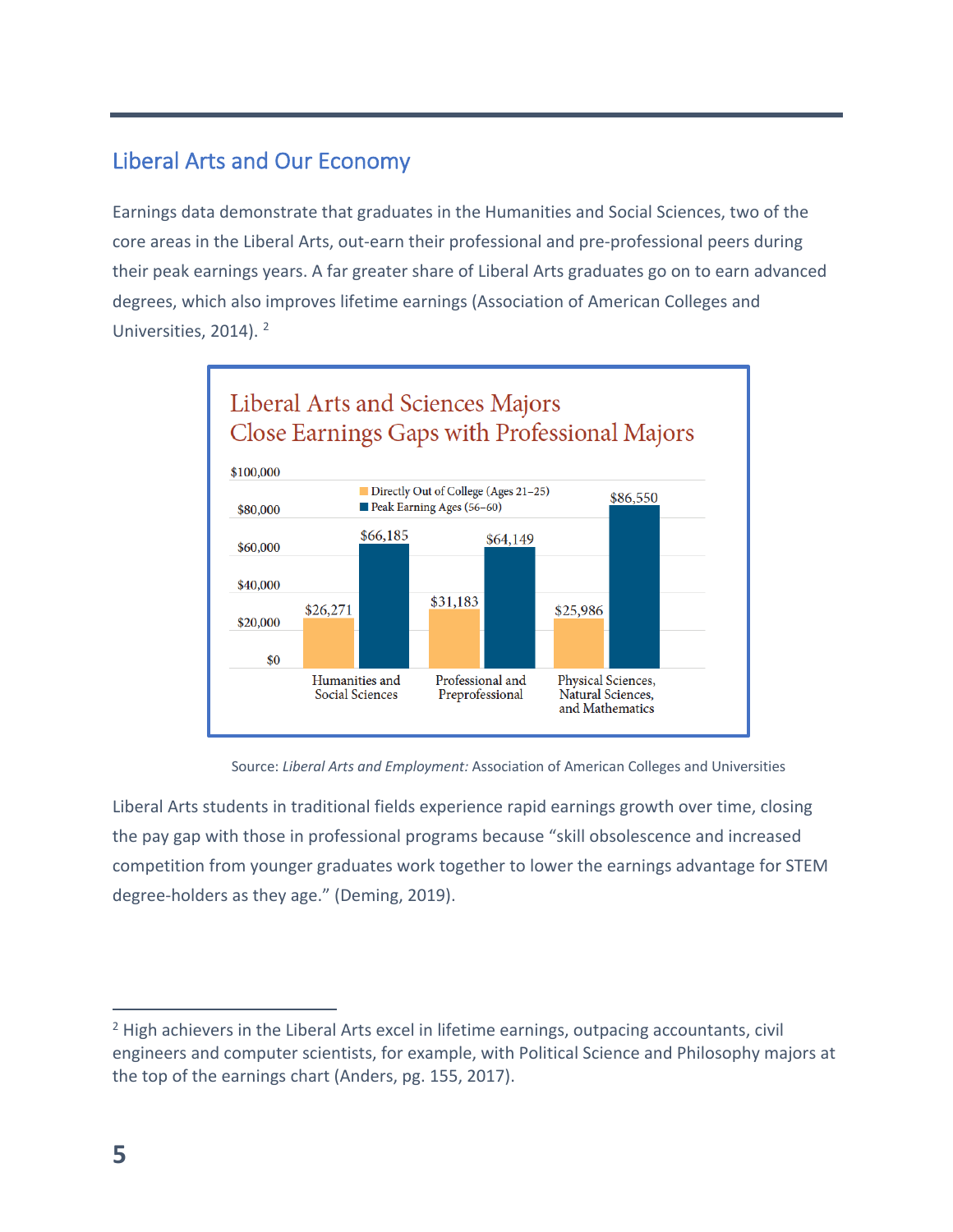| Earnings by experience & major category                         |           |                    |           |            |
|-----------------------------------------------------------------|-----------|--------------------|-----------|------------|
|                                                                 | 0-5 Years | <b>10-20 Years</b> | 20+ Years | % Increase |
| English Language & Literature                                   | \$39,000  | \$69,000           | \$73,000  | 87%        |
| <b>History</b>                                                  | \$41,000  | \$72,000           | \$81,000  | 98%        |
| <b>International Relations</b>                                  | \$44,000  | \$74,000           | \$119,000 | 170%       |
| Philosophy                                                      | \$42,000  | \$82,000           | \$97,000  | 131%       |
| <b>Political Science</b>                                        | \$43,000  | \$77,000           | \$89,000  | 107%       |
| <b>Psychology</b>                                               | \$38,000  | \$60,000           | \$69,000  | 82%        |
| <b>Liberal Arts Average</b>                                     | \$41,167  | \$72,333           | \$88,000  | 114%       |
| <b>Accounting</b>                                               | \$47,000  | \$73,000           | \$84,000  | 79%        |
| <b>Business Management</b>                                      | \$45,000  | \$69,000           | \$81,000  | 80%        |
| <b>Civil Engineering</b>                                        | \$56,000  | \$89,000           | \$108,000 | 93%        |
| <b>Computer Science</b>                                         | \$63,000  | \$103,000          | \$116,000 | 84%        |
| <b>Hospitality Management</b>                                   | \$39,000  | \$60,000           | \$70,000  | 79%        |
| <b>Nursing</b>                                                  | \$57,000  | \$73,000           | \$75,000  | 32%        |
| <b>Professional Programs Average</b>                            | \$51,167  | \$77,833           | \$89,000  | 74%        |
| Source: Payscale.com as cited in Wall Street Journal, 9/11/2016 |           |                    |           |            |

In fact, the push to place students into STEM and business has created a surplus of students who are narrowly focused, when the jobs of the future will require rapid adaptability. Studies indicate that many of those in college now will find project-based work (Leasca 2017; Newport 2017; Torpey and Hogan 2016). They will move from employer to employer where working effectively in teams to solve specific problems will be vital. Soft skills will be essential, and Liberal Arts training helps students develop exactly those skills. Students in STEM and business would benefit from Liberal Arts training, perhaps opting to add Liberal Arts minors or certificates to their courses of study. According to Debashish Ganguly, Associate Vice President of Infosys, a tech company with more than 230,000 employees, his core problem in hiring is rigidity. Infosys offers extensive retraining opportunities for employees because the tech skills they need change; therefore, they want to hire graduates who are "nimble, open, flexible, and able to learn—employees with a Liberal Arts attitude" (Petersen, 2019). The same combination of hard and soft skills also benefits Liberal Arts majors; studies show that those students succeed best in the job market when they supplement their Liberal Arts education with some technical training, such as in data analytics (Marklein, 2013).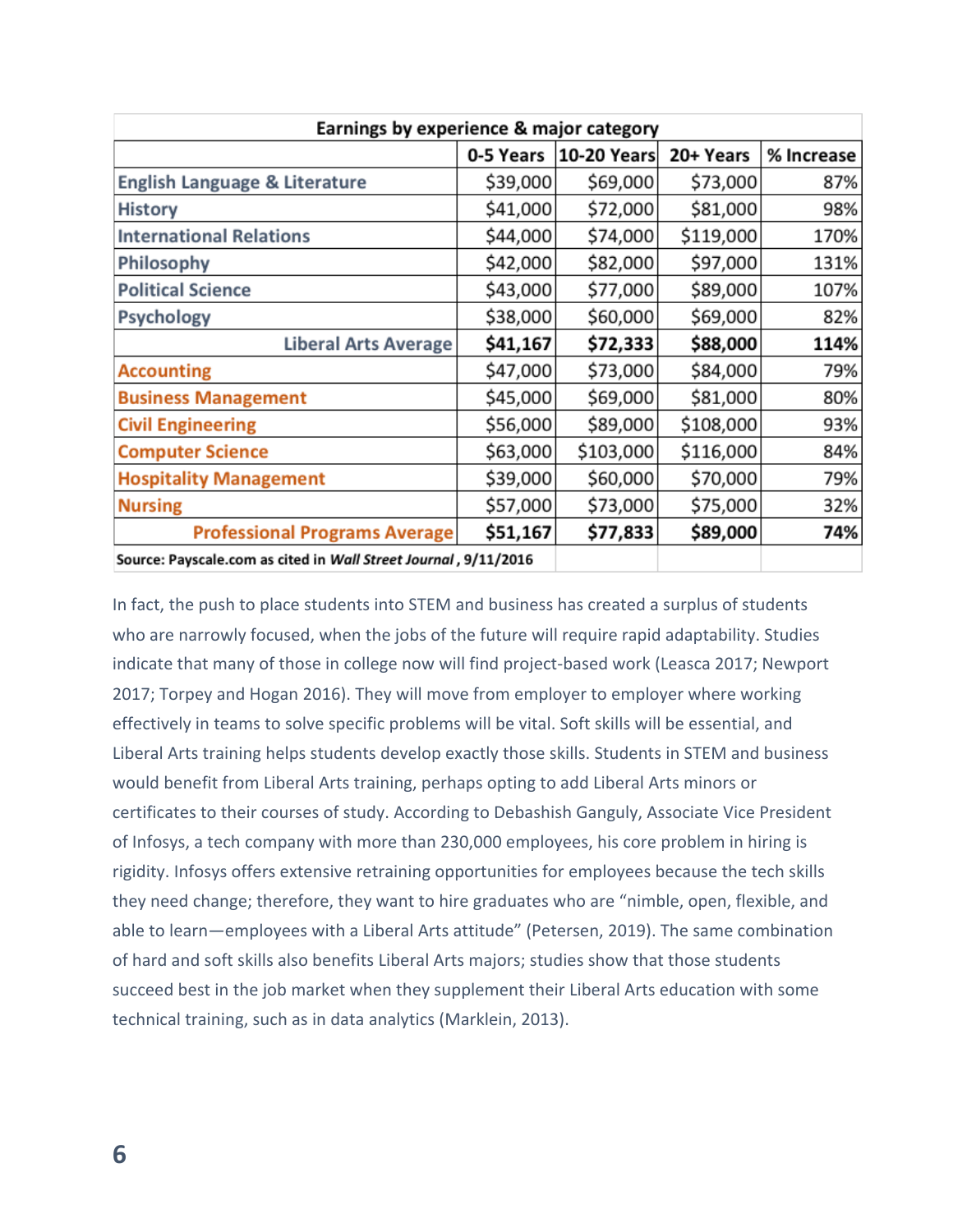The Liberal Arts make significant indirect contributions to our economy, as demonstrated by the economic impact of the creative economy. During the 2015 fiscal year, the arts and nonprofit sector contributed nearly \$430 million to the economy of Nashville-Davidson County alone, supporting over 14,000 full-time jobs (Americans for the Arts, pg. 4, 2017). This effect is felt far beyond the arts organizations as attendees spent more than \$250 million dollars outside of the events they attended, supporting economic growth and development across a wide swath of the economy (pg. 8). Beyond the immediate economic contribution resulting from arts expenditures, Tennessee enjoys an advantage in innovation because the state attracts creative people. Success in business is enhanced by the strengthening of our "creativity muscles" (Americans for the Arts, 2017).

#### Success in and out of the Field

In Tennessee, Nashville is adding tech jobs at a higher rate than the national average (Stinnett, 2018). What might be surprising is that technology companies now are hiring Liberal Arts graduates rather than those trained only in computer science (Anders, pgs. 8-25, 2015; Hartley, 2017)<sup>3</sup>. These employers find that they can teach new employees programming, but what they really need are people with creative problem-solving skills who can work in groups and communicate effectively. As a result, when examining mid-career incomes for Liberal Arts majors, it is clear that a traditional Liberal Arts major, such as history, English, or philosophy, does not lead to an unsuccessful career path (Association of American Colleges and Universities, 2014).

Why are Liberal Arts graduates so successful? When asked about skills and knowledge specific to a Liberal Arts education, employers strongly endorse the following skills:

<sup>&</sup>lt;sup>3</sup> AT&T conducted a study of employees of 30 years and determined that the undergraduate degrees most likely to lead to success in the company were in the Liberal Arts (Overland Research Group, 2016).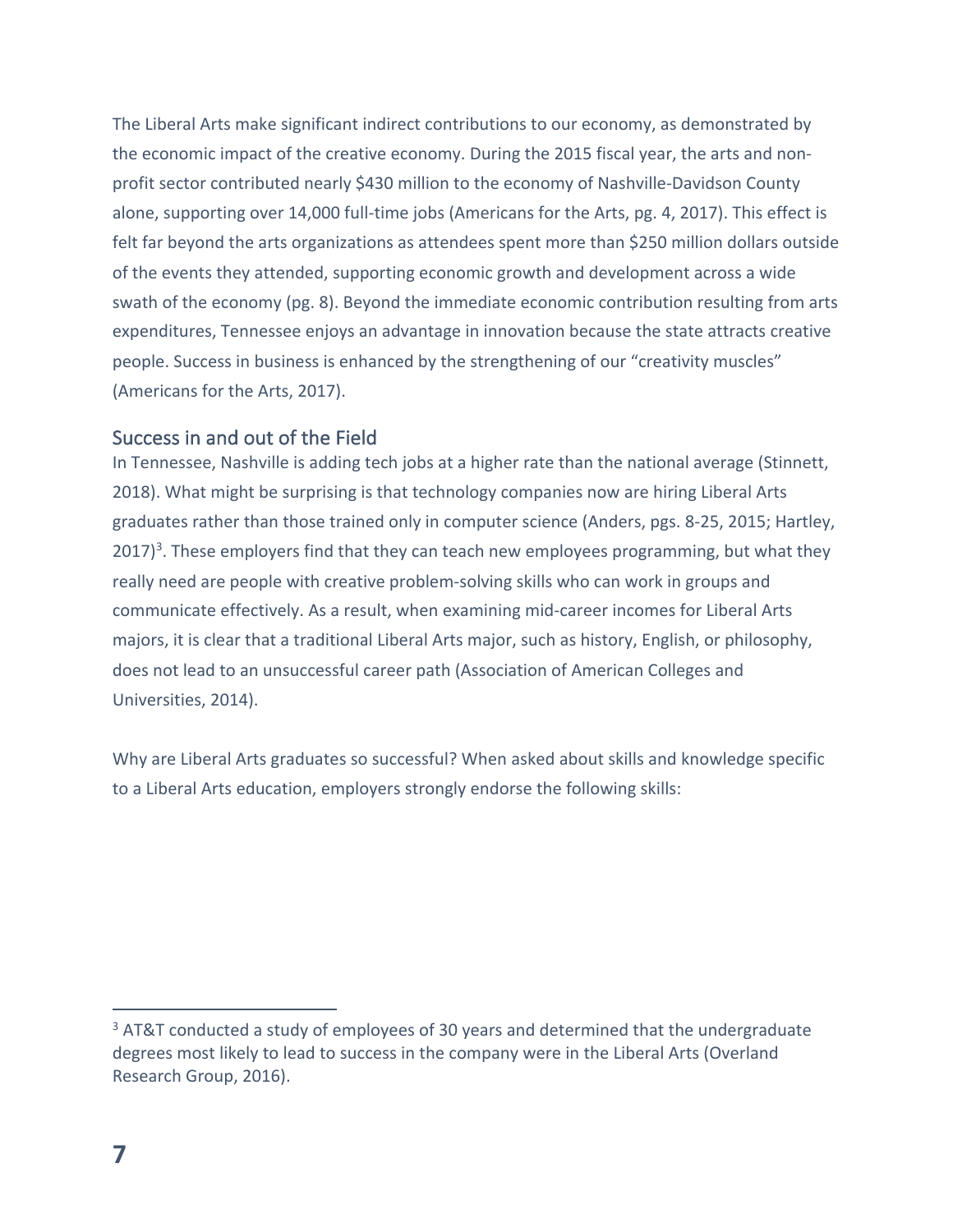#### The learning priorities that executives and hiring managers value most highly cut across majors.

Very Important\* Skills for Recent College Graduates We Are Hiring



\* 8-10 ratings on a 0-to-10 scale; 15 outcomes tested

Source: "Fulfilling the American Dream: Liberal Education and the Future of Work." AAC&U.

Quite simply, this is a list of skills that students learn as a result of their exposure to Liberal Arts disciplines. Communication, critical thinking, ethical and independent decision-making, and creativity are critical learning outcomes for Liberal Arts disciplines and crucial for the success of our economy now and in the future. As such, employers overwhelmingly support the skills taught in Liberal Arts disciplines for *all* employees regardless of major. Universities interested in responding to the economic needs of their communities must think beyond technical skills and prepare graduates for a changing workforce. Students in Liberal Arts tend to be well-prepared for their first career and subsequent career changes because they have the knowledge and skills to adapt and grow. As a result, Liberal Arts graduates fare well economically, particularly over time.

While we have established that Liberal Arts majors are widely perceived as having transferable skills that allow for success in a variety of fields, students do go on to seek employment in their field of study as well. For that, the outlook in Tennessee is promising. Over the next seven years, Tennessee is projected to add more than 16,000 jobs in fields *directly related* to majors in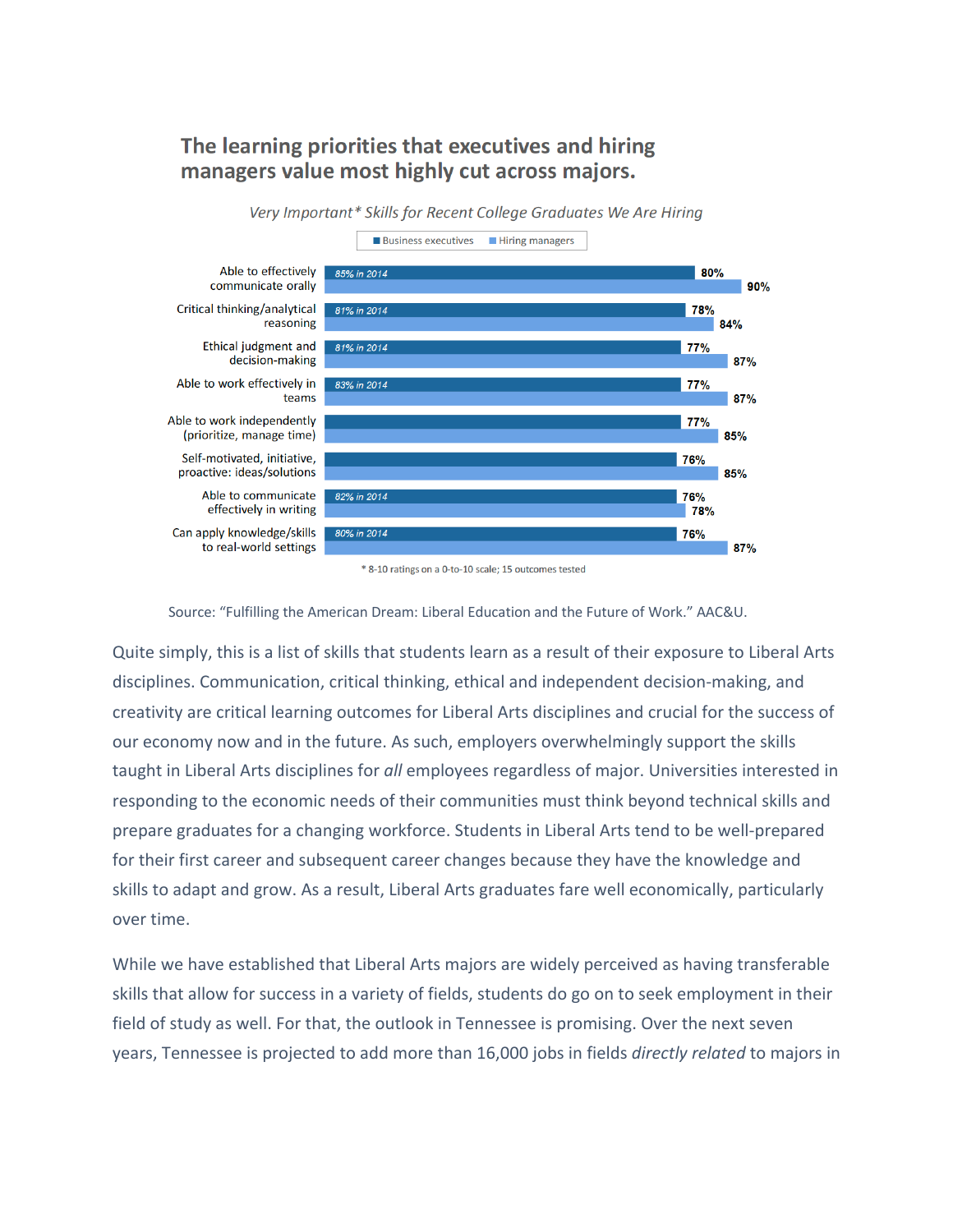Liberal Arts. As shown below, the growth ranges from six to eleven percent. Nationally, the economy will add more than 746,000 jobs in these fields.



Tennessee needs quality graduates to fill these jobs as well as to fill the countless other jobs that require critical thinking, excellence in communication, and the myriad of soft skills that are the hallmark of a solid Liberal Arts education. Additionally, we need graduates with the creativity and entrepreneurial spirit to drive innovation in our economy and manage firms. Management employment in Tennessee is projected to increase nearly 30% by 2026 (Tennessee Department of Labor and Workforce Development, 2019). Ultimately, Liberal Arts graduates are prepared to build successful careers and become productive members of society.

The success of my family's business depends on finding and cultivating a creative and innovative workforce. I have witnessed firsthand the power of the arts in building these business skills. When we participate personally in the arts, we strengthen our 'creativity muscles,' which makes us not just a better ceramicist or chorus member, but a more creative worker—better able to identify challenges and innovative business solutions."

— Christopher Forbes, Vice Chairman, Forbes, Inc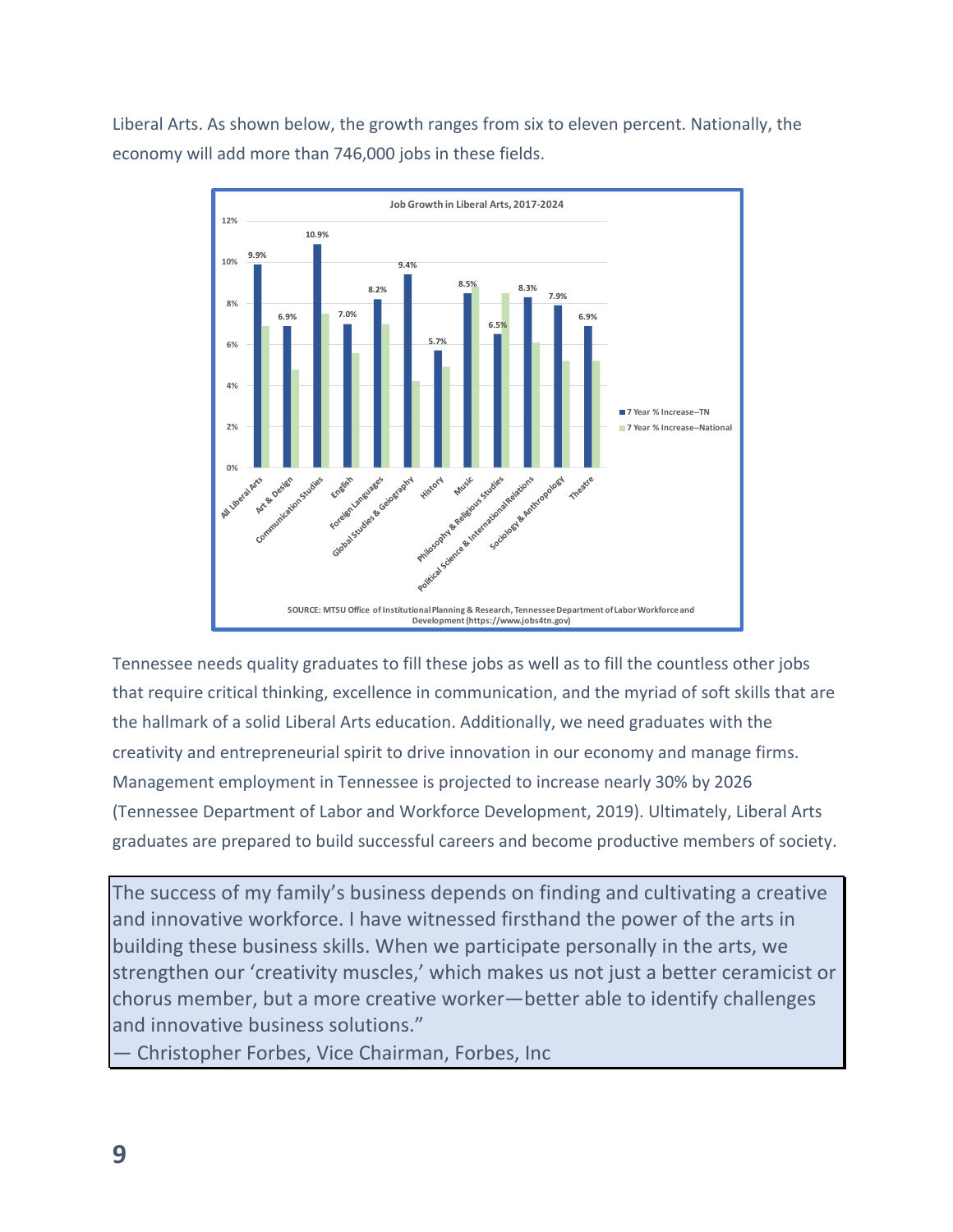## Opportunities for Higher Education in Tennessee

Despite the evidence that a Liberal Arts education is a good investment for students, families, and for the state, we recognize that the economy and our students have needs that higher education as a whole has not responded to effectively. The needs fall primarily within two domains: skills-based credentialing and interdisciplinary programs. Based on the assumption that we must maintain a core Liberal Arts education accessible to all regardless of socioeconomic status<sup>4</sup>, we consider those two areas for the expansion of the Liberal Arts in Tennessee.

#### Skills-based Credentialing

Students in our disciplines learn transferable skills without explicitly recognizing the value of those skills in the marketplace. Here we focus on quantitative literacy and communication, but numerous other possibilities exist.

Students in the social sciences and humanities learn to work with data as consumers and researchers. A fruitful avenue for Liberal Arts would be the packaging and credentialing of these skills. For example, a student with a degree in Political Science or Sociology can read and understand statistical research. With the addition of some skills-based modules, that student could graduate with a certificate in analytics or another area of applied research. History and English students can take classes that teach them to understand and create digital source

<sup>&</sup>lt;sup>4</sup> While the overall cost to educate a student in Tennessee has declined, the burden of that cost has shifted from the State to the student, creating a student debt burden and, potentially, preventing otherwise capable students from earning a degree. Our State risks missing out on talent, creativity, and innovation if higher education is no longer seen as a public good. "Total revenue (state appropriations, tuition and fees) per award (bachelor's, master's, and doctoral degrees) is a measure of efficiency in degree production at Tennessee universities. Revenue per award has declined in the last three decades, from a high of \$79,491 in 1986-87 to \$66,809 in 2015-16. This means that it now costs less to produce a degree at a Tennessee university than it did thirty years ago. Additionally, the total amount of state appropriations per award has declined significantly, corresponding to a greater reliance on tuition and fee revenue for each award (from 27.1 percent tuition and fee revenue in 1986-87 to 68.4 percent in 2015-16)." https://tennessee.gov/thec/article/5.-university-revenue-per-award-1987-through-2016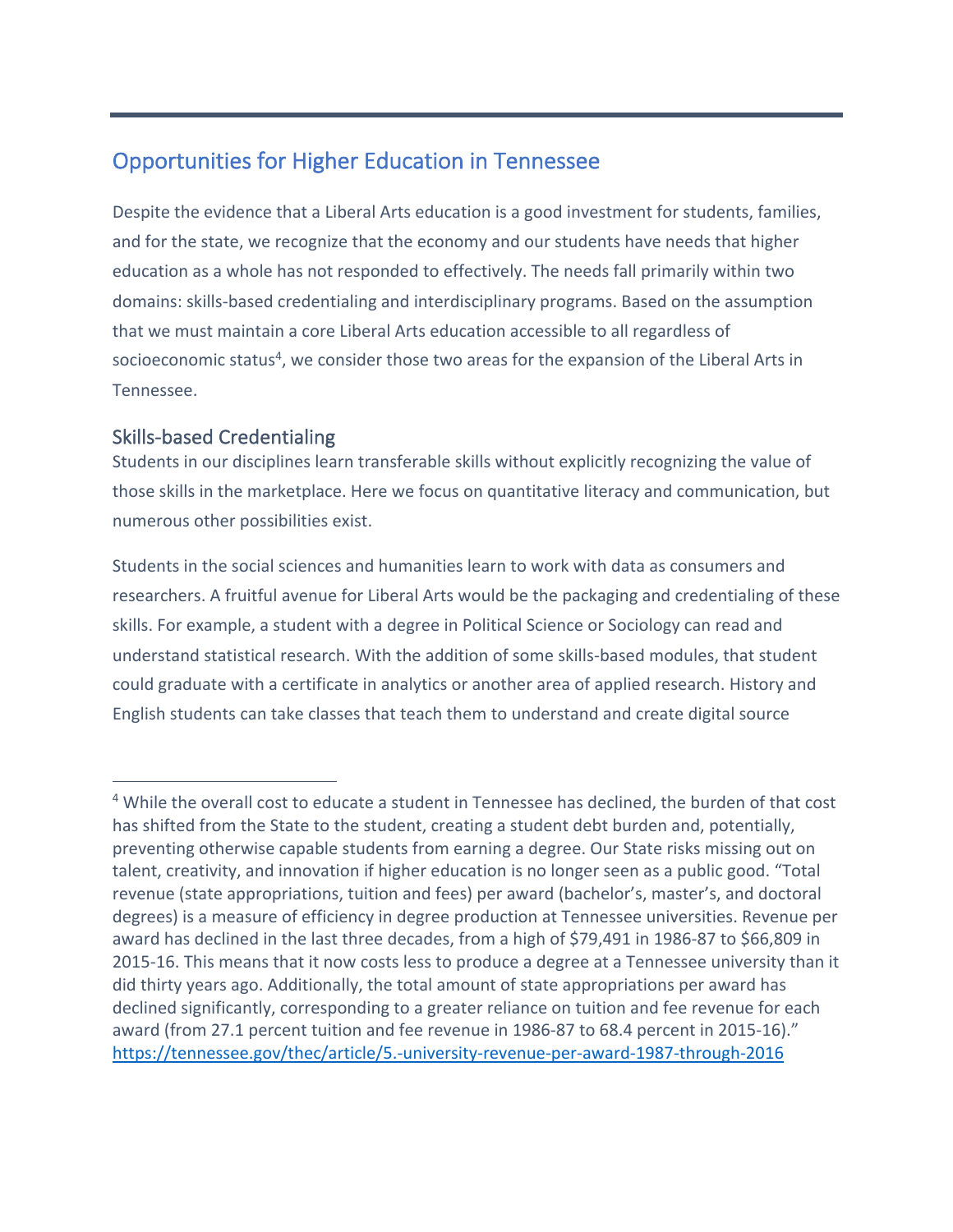material. With the addition of skills-based modules, the same graduate could be certified in Digital Content Production.

Students in our communications-based disciplines learn to evaluate arguments for logical consistency and validity, thereby learning how to make strong, persuasive arguments. These students learn to communicate in a variety of formats and with people from diverse backgrounds. With the addition of skills-based modules, these students could acquire certification in communication that will help them in any profession.

Skills-based certificating supplements the deep learning that occurs in Liberal Arts by helping students understand how to use their skills in a variety of settings and demonstrate those skills to potential employers. Additionally, the credentialing programs would help non-Liberal Arts students. For example, the difficulty some scientists and engineers have in communicating the results of their work effectively could be mitigated by participation in these programs. Understanding and working with digital content or analytics are skills that would be useful for business majors, journalists, and many more.

#### Interdisciplinary Programs

The knowledge and skills acquired as part of a Liberal Arts education would be beneficial to students from disciplines outside of the Liberal Arts. Indeed, the National Endowment for the Humanities is funding programs that take the Liberal Arts into other areas<sup>5</sup>. Interdisciplinary programs, when done well, allow students to combine two or more disciplines to facilitate deeper understanding of crucial issues that cross traditional academic borders. This option can be very powerful in preparing motivated learners. For example, a program in ethics and technology would provide students with the philosophical background to ask the difficult ethical questions that must be addressed when evaluating gene-splicing technology. The same student would be educated in Biology so that he or she could foresee the potential applications of such technology and other technologies that arise as a result. Such a student would be a better scientist or a better philosopher and would certainly be in high demand as companies struggle to navigate the changes brought about by rapid advances in technology. Related topics include the contradiction between free speech and political influence on social media, the

<sup>&</sup>lt;sup>5</sup> See https://www.neh.gov/grants/education/humanities-connections-implementation-grants for details.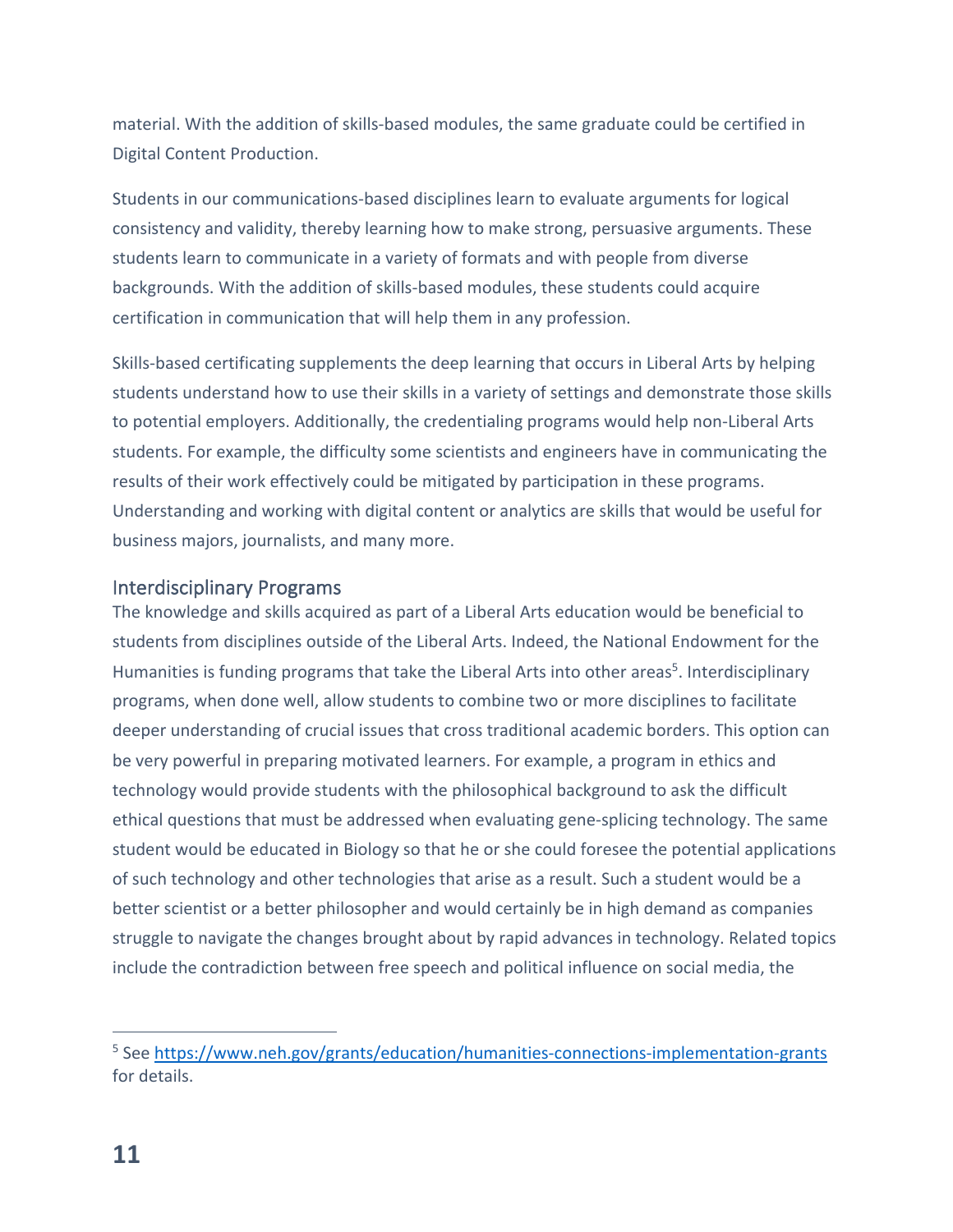development of applications to enhance safety of self-driving cars, or the means of food production as it evolves to meet increasing population demands.

"We're entering a labor market where many people will change jobs half a dozen times or more before retirement, and graduates will have to be flexible thinkers who can adapt to new careers and new challenges. In response, academic programs should look beyond their disciplinary walls at the connections between people and problems" (Carlson, 2017). Policymakers at the state level should find creative ways to reward institutions willing to engage in an expansion of the Liberal Arts and fight to protect access to a broad-based Liberal Arts education for all students who are capable and willing to take advantage of the opportunity.

"Why take advice from America? ... Political and business leaders in Hong Kong recognized significant deficiencies in graduates, especially in light of the global and digital world into which they would be stepping after college. To function successfully in this environment, graduates needed to supplement their technical expertise. They needed to be critical and agile thinkers, effective communicators, creative problem-solvers, and willing initiative-takers. They needed adaptable skill sets and knowledge that would allow them to approach their work with confidence in an environment of nearly constant change." *A Liberal Arts Education: Global Trends and Challenges*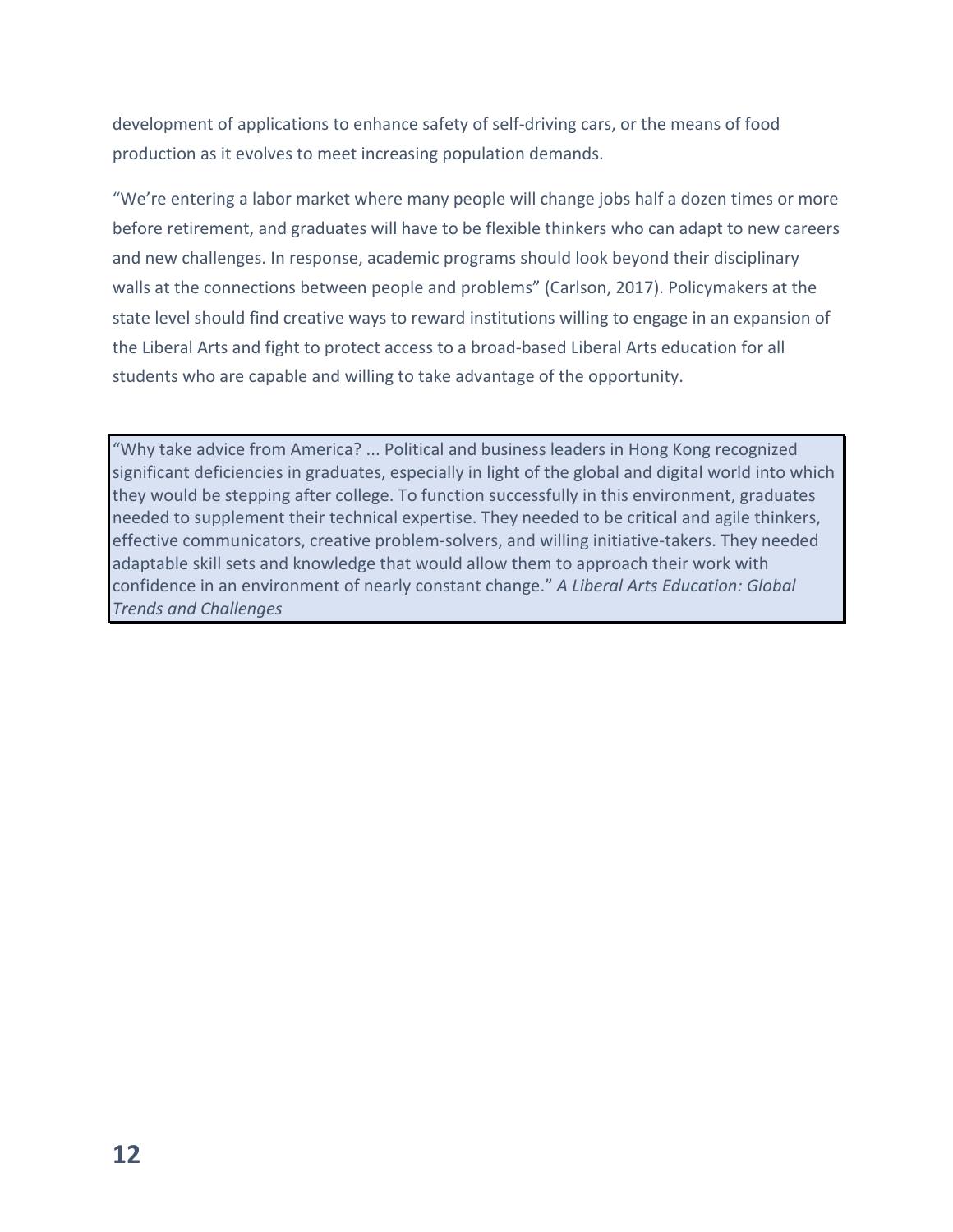## Tennessee at the Forefront of Innovation

A study of the effects of vocational education in different countries found that "individuals completing a vocational education are more likely to be employed when young, but this employment advantage diminishes with age" (Hanushek et al, pg. 83, 2017). Moreover, vocational education, they discovered, is more effective in slow growth economies while traditional Liberal Arts education is better for rapidly growing, innovative economies (pg. 84). According to the U.S. Bureau of Labor Statistics, every year more than one-third of the workforce changes jobs, and 30 million Americans begin work in jobs that *did not exist* in the previous quarter (Humphreys et al., 2015, emphasis added). Clearly, the economy in the U.S. is innovative and requires more than simply vocational training for long-term success. Tennessee is at the forefront of growth and innovation.

The State of Tennessee, and particularly Middle Tennessee, is experiencing unprecedented growth that provides an opportunity for us to innovate. That innovation, ironically, involves looking to the past as well as the future. Tennessee will need a workforce that is nimble and prepared for the challenges the future economy will bring. We will need a workforce that can operate effectively in the "gig" economy, create intellectual capital, and make the most effective use of diverse human capital. How does one develop such a workforce? By preserving the core of higher education: the Liberal Arts. As noted above, Liberal Arts disciplines teach students to anticipate and manage rapid change, to think critically about and respond effectively to a changing environment, and to work well with a variety of other people while doing so. Liberal Arts graduates can lead others through those rapid changes, thereby becoming thought leaders in their industries and in public service<sup>6</sup>. Therefore, it is not surprising that "the dominant narrative that one's undergraduate major is all that matters and that only some majors will prepare students for success in the workplace doesn't match the reality. A student's undergraduate experience, and how well the experience advances critical learning outcomes…is what matters most, with 80% of employers agreeing that all students need a strong foundation in the liberal arts and sciences" (Pasquerella, 2019).

 $6$  Notably, 73% of U.S. Presidents in the 20<sup>th</sup> and 21<sup>st</sup> century, 90% of Senators in 2015, and 33% of fortune 500 CEOs have degrees in the Liberal Arts (Nugent, pg. 24, 2015).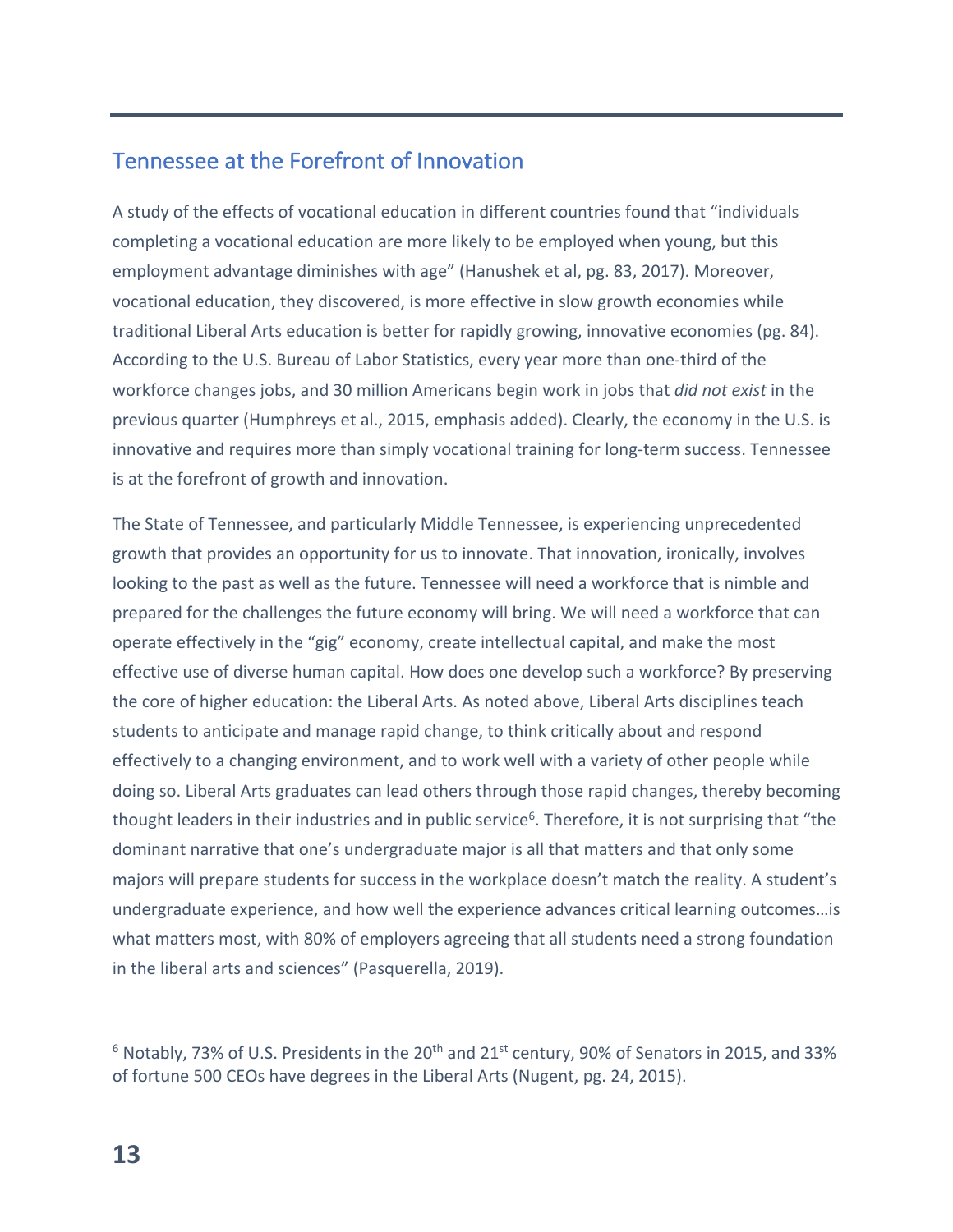While some in the United States fixate on technical or vocational education, our global competitors recognize that they must have workers able to manage the modern economy and take full advantage of changing technology. As such, they are actually opening more Liberal Arts programs. "Political and business leaders in Hong Kong recognized significant deficiencies in graduates, especially in light of the global and digital world into which they would be stepping after college. To function successfully in this environment, graduates needed to supplement their technical expertise. They needed to be critical and agile thinkers, effective communicators, creative problem-solvers, and willing initiative-takers. They needed adaptable skill sets and knowledge that would allow them to approach their work with confidence in an environment of nearly constant change" (Logan & Curry, pg. 75, 2015). Great Britain, China, and many other countries are moving away from narrow training programs to the American model of a Liberal Arts education precisely because the narrow model does not create the economic flexibility required in the modern economy. Tennessee should lead the U.S. in higher education by promoting and supporting exactly the kind of education necessary to further the expansion of our state's innovative and creative economy—a Liberal Arts education.

"The Bureau of Labor Statistics predicts that by 2022 some 1 million more Americans will enter the workforce as educators. Another 1.1 million newcomers will earn a living in sales. Such opportunities won't be confined to remedial teaching or department store cashiers. Each wave of tech will create fresh demand for high-paid trainers, coaches, workshop leaders and salespeople. By contrast, software engineers' ranks will grow by 279,500, or barely 3% of overall job growth. Narrowly defined tech jobs, by themselves, aren't going to be the answer for long-term employment growth, says Michael Chui, a partner at McKinsey Global Institute" (Anders, 2015).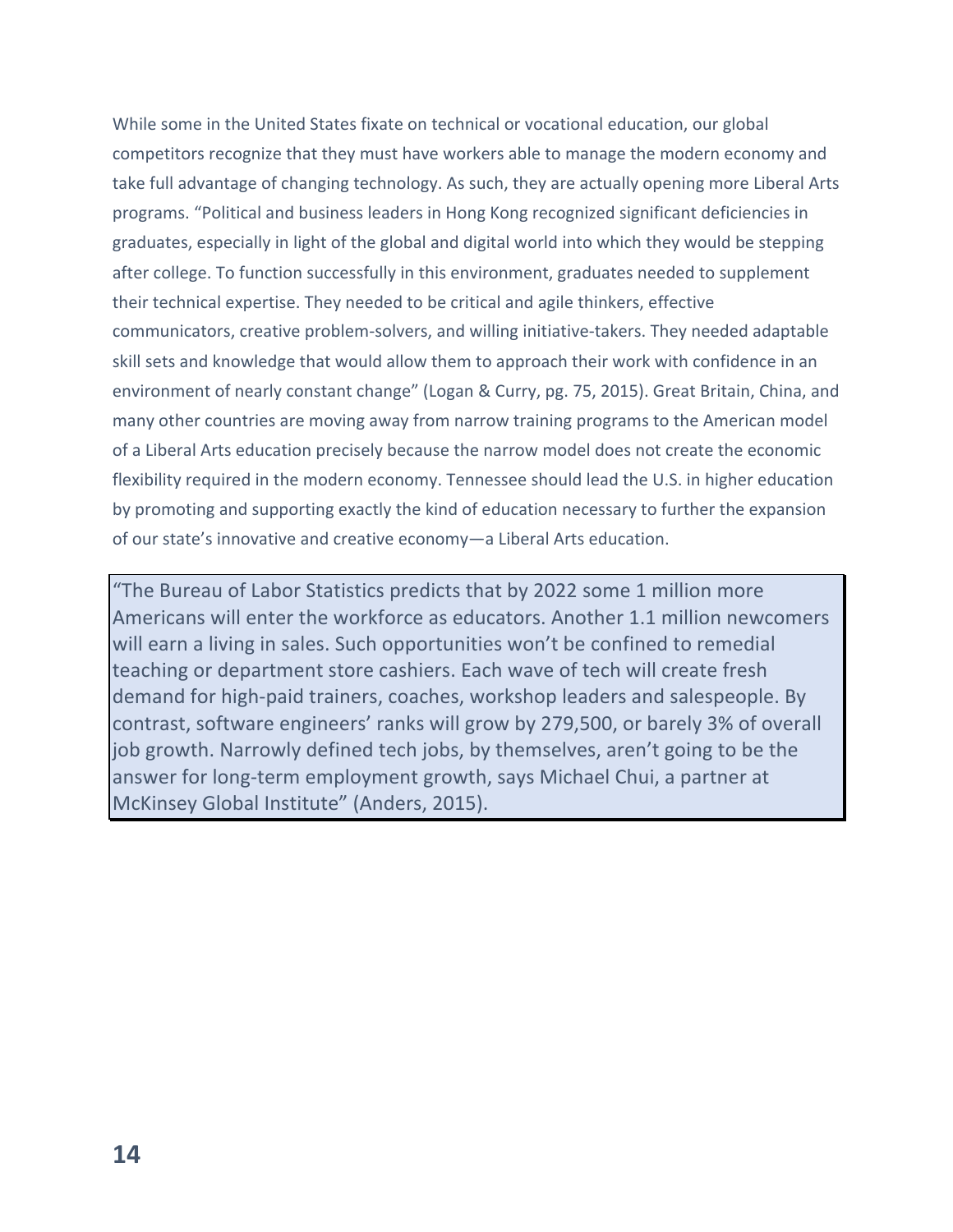# **Conclusion**

The economy of tomorrow will be characterized by rapid change, which will leave behind those workers not equipped to respond. Increasingly, jobs that used to require skilled humans will be automated, leading to economic dislocation in industries previously immune to such events, such as the service economy and white-collar industries (Paquette, 2017). So-called "robotproof jobs" are those that require soft skills and critical thinking. They are the jobs that require training in the Liberal Arts. Many of the "safe" professions, from aviation to lab technician, are based on specific skills that can be replicated by machines. Continuing to focus on such skillsbased training rather than training people to be nimble intellectually is not a good investment in the long term for the State of Tennessee. In fact, it is the modern equivalent of training for the manufacturing job and is ripe for economic dislocation.

Stewart Butterfield, Slack's 42-year-old cofounder and CEO, whose estimated double-digit stake in the company could be worth \$300 million or more, is the proud holder of two degrees in philosophy. "Studying philosophy taught me two things," says Butterfield… "I learned how to write really clearly. I learned how to follow an argument all the way down, which is invaluable in running meetings. And when I studied the history of science, I learned about the ways that everyone believes something is true–like the old notion of some kind of ether in the air propagating gravitational forces–until they realized that it wasn't true." (Anders, 2015)

In addition to prioritizing a broad, Liberal Arts education, the State of Tennessee must invest in higher education to ensure that all qualified and motivated students have the opportunity to thrive in higher education without the unreasonable debt burden currently faced by students. That debt burden is not the result of skyrocketing costs but of rapidly declining state funding<sup>7</sup>. Graduates who leave with high levels of debt are less engaged in their professions and less likely to take the risks associated with entrepreneurial activity (Busteed, 2015; Rivard, 2014). Conversely, Liberal Arts graduates are the most likely to have experienced higher education in a

<sup>7</sup> See https://tennessee.gov/thec/article/5.-university-revenue-per-award-1987-through-2016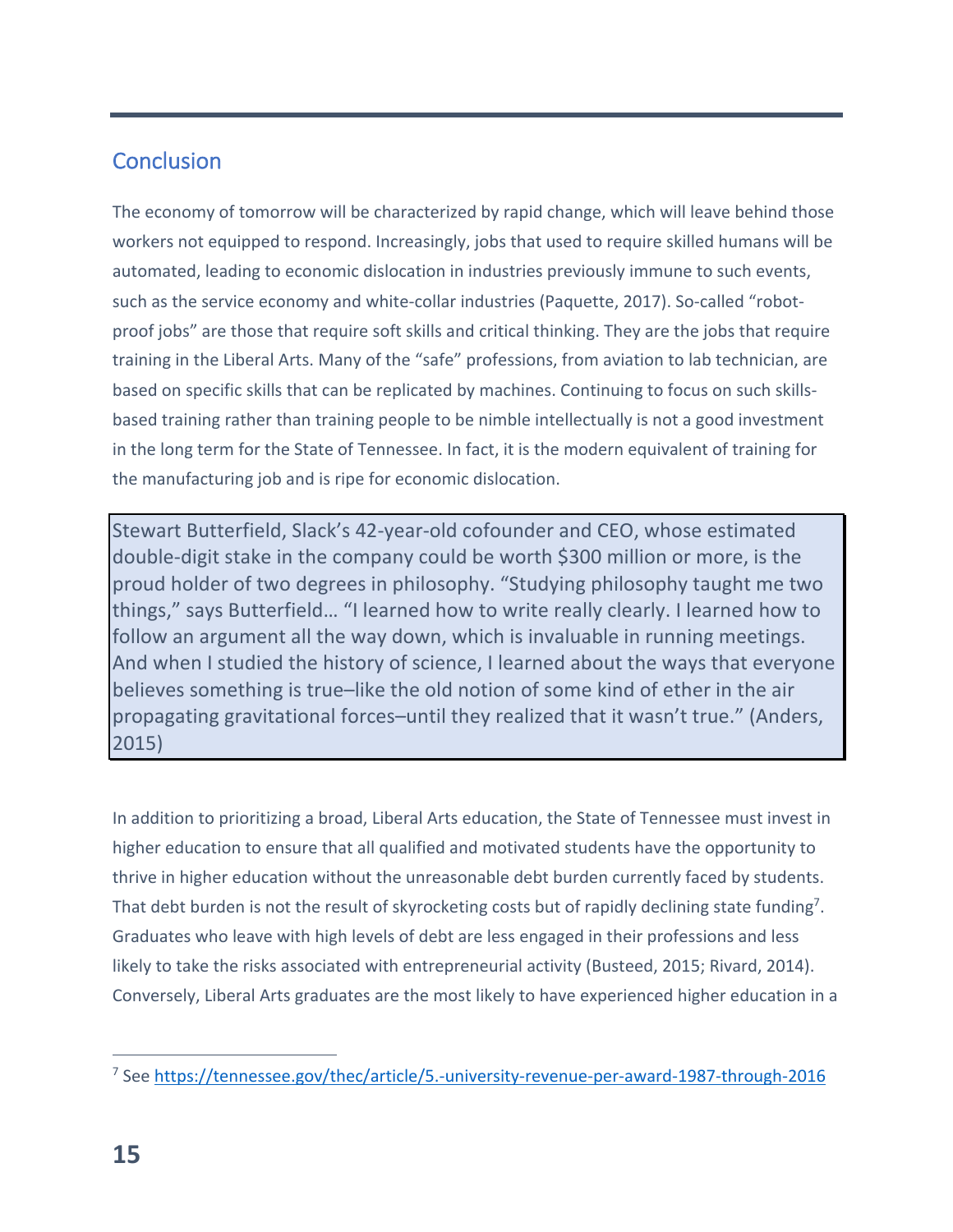way that leads to high levels of engagement at work (Rivard, 2014). We need entrepreneurs in the state to take full advantage of the economy of the future and make Tennessee a leader in economic activity. As such, we need citizens who have the economic support to pursue a Liberal Arts education without fear of crippling debt.

Tennessee can lead the nation in educational innovation by pairing an investment in the Liberal Arts with the Drive to 55 and other initiatives so that Tennesseans can pursue the type of educational experience most likely to pay dividends for citizens and for the state in the future.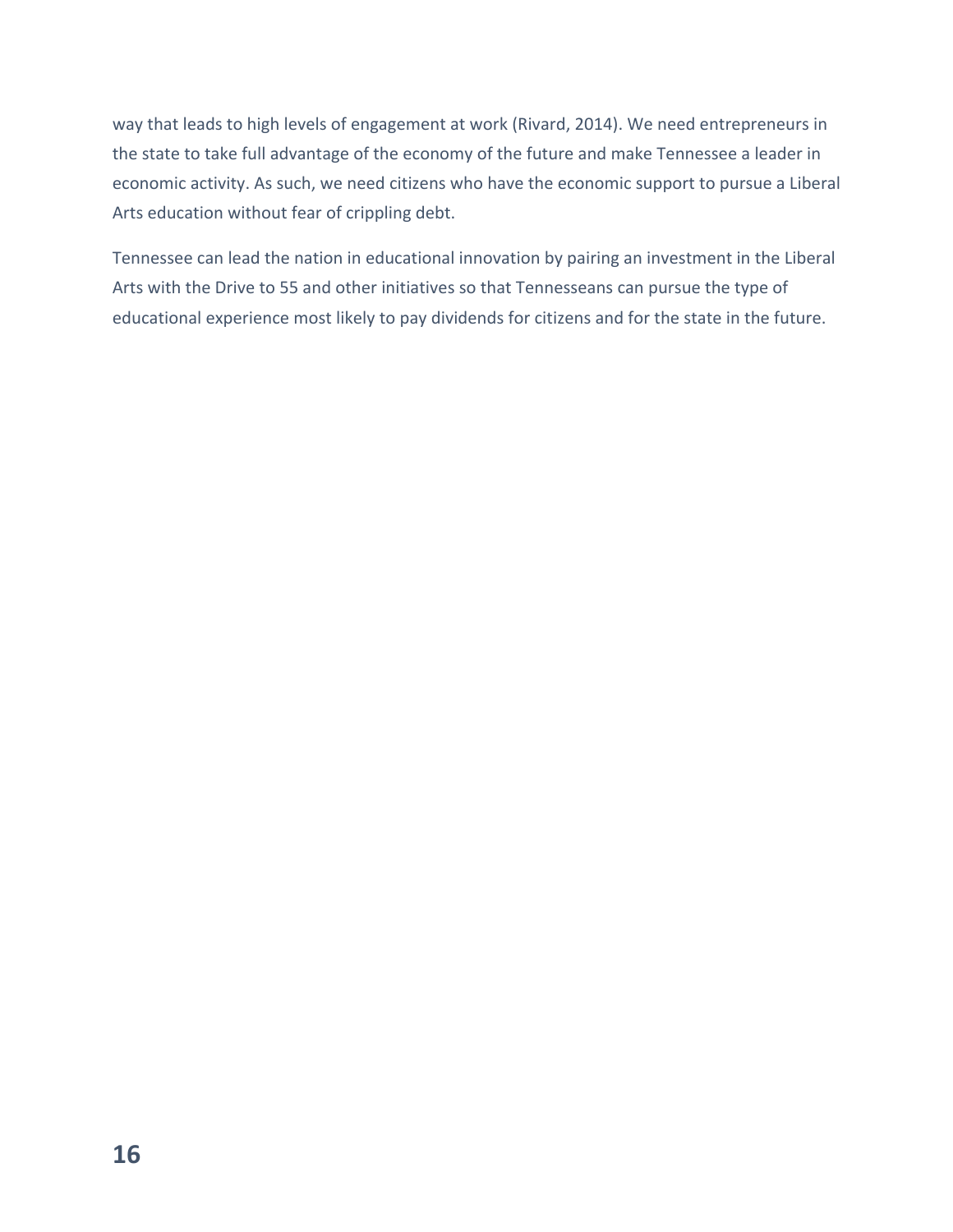#### References

- Adams, Susan. 2014. "The 10 Skills Employers Most Want In 2015 Graduates." *Forbes*. November 12, 2014. https://www.forbes.com/sites/susanadams/2014/11/12/the-10 skills-employers-most-want-in-2015-graduates/#7116e95f2511
- Association of American Colleges and Universities. 2018. *Fulfilling the American Dream: Liberal Education and the Future of Work. Selected Findings from Online Surveys of Business Executive and Hiring Managers.* https://www.aacu.org/research/2018-future-of-work
- Association of American Colleges and Universities. 2014. *Liberal Arts and Employment: Setting the Record Straight*. https://www.aacu.org/sites/default/files/files/LEAP/nchems.pdf
- Americans for the Arts. "Arts & Economic Prosperity 5: The Economic Impact of the Arts in Nashville-Davidson County, TN." 2017. https://www.americansforthearts.org/sites/default/files/aep5/PDF\_Files/NationalFindin gs\_StatisticalReport.pdf
- Anders, George. 2017. *You Can Do Anything: The Surprising Power of a "Useless" Liberal Arts Education*. Little Brown & Co.: New York, NY.
- Anders, George. 2015. "That 'Useless' Liberal Arts Degree Has Become Tech's Hottest Ticket." *Forbes*. July 29, 2015. https://www.forbes.com/sites/georgeanders/2015/07/29/liberalarts-degree-tech/#163b3d00745d
- Busteed, Brandon. 2015. "Student Loan Debt: Major Barrier to Entrepreneurship." *GALLUP News*. October 14. http://news.gallup.com/businessjournal/186179/student-loan-debtmajor-barrier-entrepreneurship.aspx?g\_source=&g\_medium=search&g\_campaign=tiles
- Carlson, Scott. 2017. "A New Liberal Art: How systems thinking prepares students for a complex world." *Chronicle of Higher Education*. September 24, 2017. http://www.chronicle.com/article/A-New-Liberal-Art/241269
- Deming, David. 2019. "Engineers Sprint Ahead, but Don't Underestimate the Poets." *New York Times*. September 20. https://www.nytimes.com/2019/09/20/business/liberal-artsstem-salaries.html?auth=login-email&login=email
- Gatson, Paul. 2010. *General Education & Liberal Learning: Principles of Effective Practice.* Association of American Colleges and Universities: Washington, D.C.
- Hanushek, Eric A., Guido Schwerdt, Ludger Woessmann, and Lei Zhang. 2017. "General Education, Vocational Education, and Labor-Market Outcomes over the Lifecycle." *Journal of Human Resources*. Vol. 52, Issue 1.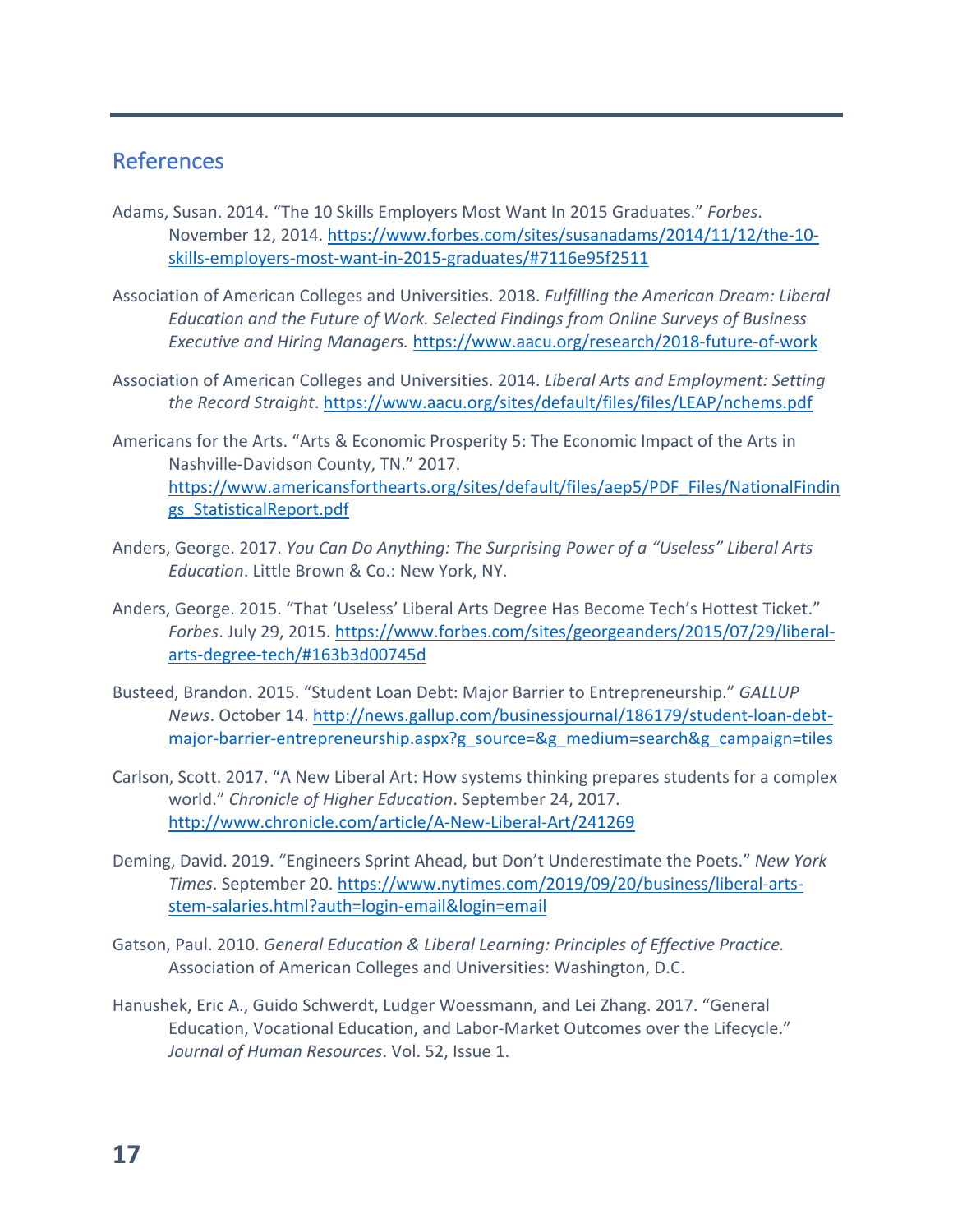Hartley, Scott. 2017. *The Fuzzy and the Techie*. Houghton Mifflin Harcourt: New York.

- Humphreys, Debra, Kara Hawkesworth, and Anthony Carnevale. 2015. "The Economic Value of a Liberal Education." *Center on Education and the Workforce*. www.aacu.org/leap
- Leasca, Stacey. 2017. "These are the Highest Paying Jobs in the Gig Economy." *Forbes*. July 17, 2017. https://www.forbes.com/sites/sleasca/2017/07/17/highest-paying-jobs-gigeconomy-lyft-taskrabbit-airbnb/#17a5e1007b64
- Lerner, Adam. 2013. "Viewpoint: Why liberal arts education still matters in the 21st century." *USA Today*. February 19, 2013. http://college.usatoday.com/2013/02/19/opinion-whyliberal-arts-education-still-matters-in-21st-century/
- Logan, Jerry and Janelle Curry. 2015. "A Liberal Arts Education: Global Trends and Challenges." *Christian Higher Education*. Vol. 14, Issue 1-2, pgs. 66-79.
- Marklein, Mary Beth. 2013. "How to turn a liberal arts degree into a paycheck." *USA Today*. August 27, 2013. https://www.usatoday.com/story/money/business/2013/08/27/morehope-for-liberal-arts-majors/2703707/
- Newport, Frank. 2017. "One in Four U.S. Workers Say Technology will Eliminate Job. *Gallup News.* May 17, 2017. http://news.gallup.com/poll/210728/one-four-workers-saytechnology-eliminate-job.aspx
- Nugent, S. Georgia. 2015. *The Liberal Arts in Action, Past, Present, and Future*. Council of Independent Colleges. https://www.cic.edu/p/Liberal-Arts-Symposium/Documents/Symposium-Essay.pdf
- Overland Research Group. 2016. "Profiles in Leadership, Collaboration, and Employee Engagement Interview Series: Interview with Dan Hess." https://www.orginc.com/hubfs/ORG\_Podcast/2017-transcript/ORG\_Podcast\_Hesse-Interview\_2016-02-01.pdf?t=1494953017230
- Paquette, Danielle. 2017. "Robots could replace nearly a third of the U.S. workforce by 2030." *Washington Post*. November 30. https://www.washingtonpost.com/news/wonk/wp/2017/11/30/robots-could-soonreplace-nearly-a-third-of-the-u-s-workforce/?utm\_term=.0014332d95e0
- Pasquerella, Lynn. 2019. "Yes, Employers Do Value Liberal Arts Degrees." *Harvard Business Review*. September 19. https://hbr.org/2019/09/yes-employers-do-value-liberal-artsdegrees
- Petersen, Karen. 2019. Presentation by Debashish Kumar Ganguly, Associate Vice President and Talent Manger for Infosys. Infosys Headquarters, Hyderabad, India. 20 March.